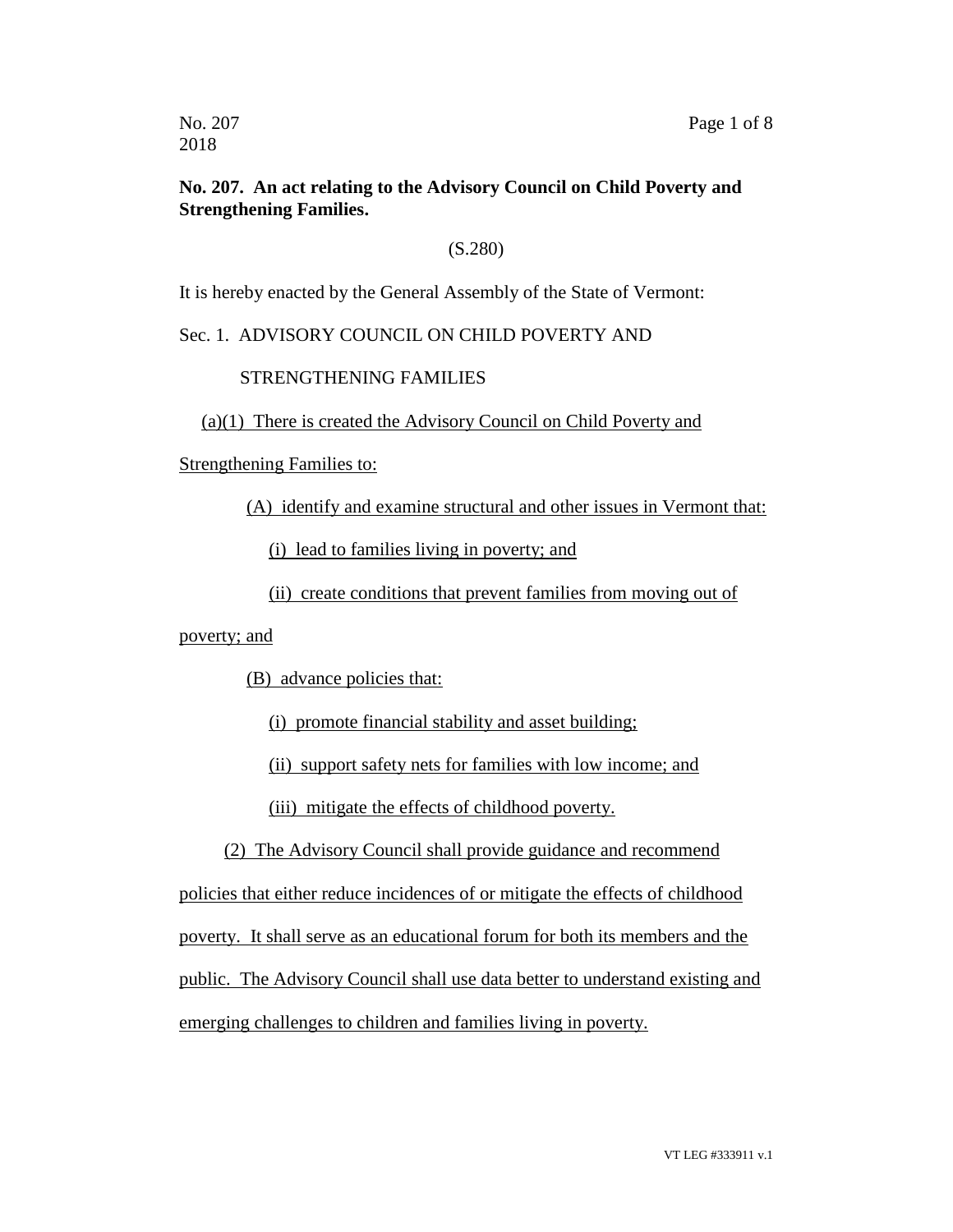2018

(3) The Advisory Council shall monitor the development and implementation of the Agency of Human Services' childhood trauma response plan required pursuant to 2017 Acts and Resolves No. 43, Sec. 4.

(b)(1) Voting membership. The Advisory Council shall be composed of the following 15 voting members:

(A) three members of the Senate, not all from the same political party, appointed by the Committee on Committees, including one member from the Committee on Education and one member from the Committee on Health and Welfare;

(B) three members of the House, not all from the same political party, appointed by the Speaker of House, including one member from the Committee on Education and one member from the Committee on Human Services;

(C) a member appointed by Voices for Vermont's Children;

(D) a member appointed by the Vermont Low Income Advocacy

Council;

(E) a member appointed by Vermont Legal Aid;

(F) a member appointed by the Vermont Coalition for Disability Rights;

(G) a member appointed by the Vermont Affordable Housing

Coalition;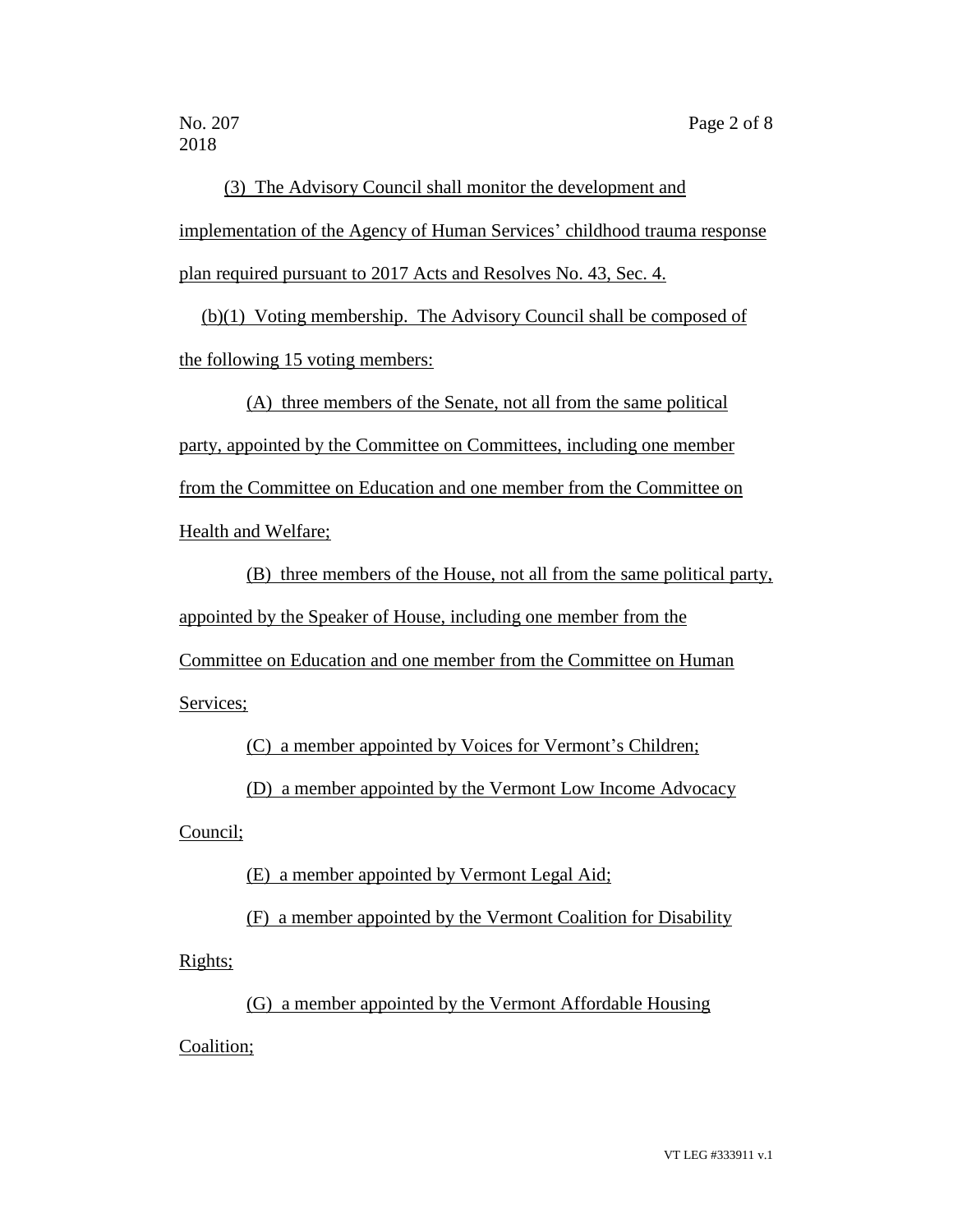2018

# (H) a nongovernmental designee of the Child and Family Trauma Work Group who does not otherwise represent an organization with membership on this Council;

(I) an employee of the prekindergarten through grade 12 public education delivery system in Vermont appointed jointly by the Executive Directors of the Vermont Superintendents Association, the Vermont Principals'

Association, and the Vermont Council of Special Education Coordinators;

(J) a business owner appointed by the Vermont Businesses

Roundtable; and

(K) a member appointed by the Vermont Community Action

Partnership.

(2) Nonvoting membership. The Advisory Council shall be composed

of the following five nonvoting members or designees:

(A) the Secretary of Education;

(B) the Secretary of Human Services;

(C) the Commissioner for Children and Families;

(D) the Commissioner of Health; and

(E) the Commissioner of Labor.

(c) Assistance. The Advisory Council shall have the administrative,

technical, and legal assistance of the Office of Legislative Council and the

Joint Fiscal Office.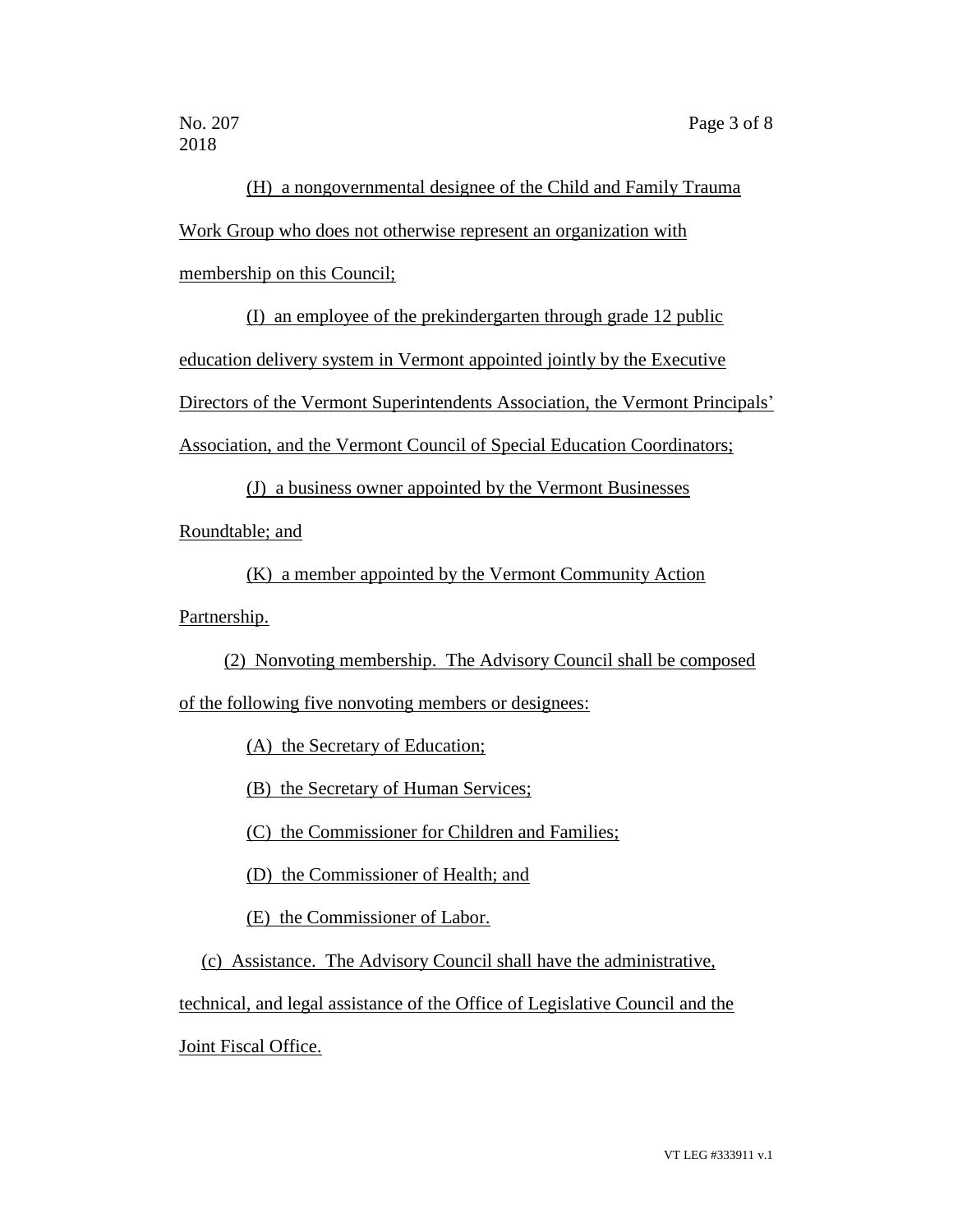#### (d) Work products.

(1) Compilation of minutes. On or before January 1 of each year, the Advisory Council shall submit to the General Assembly a compilation of its meeting minutes from the previous calendar year that summarizes the Advisory Council's activities and decisions.

(2) Recommendations. On or before January 1 of each year, the

Advisory Council shall submit a list of policy recommendations and legislative priorities from the previous calendar year to the General Assembly or to the appropriate State agency or organization that are aimed at reducing incidences of or mitigating the effects of childhood poverty.

(3) Legislation. On or before November 15 of each year, the Advisory Council may prepare legislation for introduction by one or more of its legislative members that contains any of the Advisory Council's policy recommendations for reducing incidences of or mitigating the effects of childhood poverty.

(e) Meetings.

(1) The member of the House Committee on Human Services shall call the first meeting of the Advisory Council to occur on or before July 1 of each year.

(2) Each year the Advisory Council shall select a chair from among its legislative members at the first meeting. The Advisory Council may select a vice chair from among its legislative members.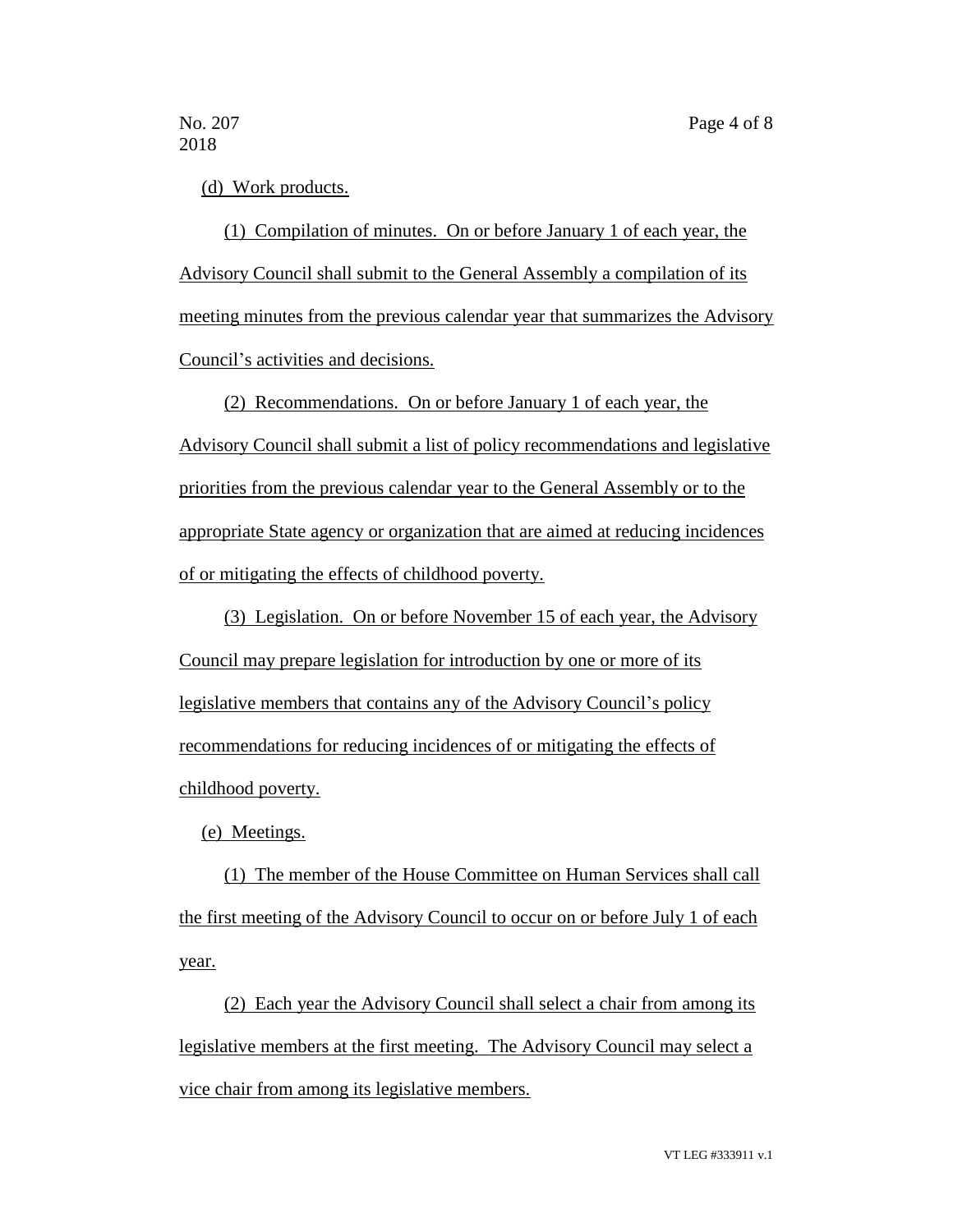(3) A majority of the voting members shall constitute a quorum.

(4) At least once annually, the Advisory Council shall meet in a location other than the State House for the purpose of receiving testimony from members of Vermont families experiencing poverty or organizations providing direct services to Vermont families experiencing poverty.

(5)(A) The Advisory Council shall cease to exist on July 1, 2028.

(B) Five years prior, in 2023, the Advisory Council shall conduct a midterm review of its achievements and effectiveness using results-based accountability. Among any other benchmarks that the Advisory Council chooses to measure pursuant to subdivision  $(C)$  of this subdivision  $(5)$ , it shall review, as compared to 2016:

(i) the number and percentage of children living in families at 50 percent, 100 percent, and 200 percent of the federal poverty level; and

(ii) the number and percentage of children living in families paying more than 30 percent of their cash income for housing and related expenses.

(C) On or before January 1, 2019, the Advisory Council shall identify any additional benchmarks it plans to measure during its 2023 midterm review.

(f) Compensation and reimbursement.

(1) For attendance at meetings during adjournment of the General Assembly, a legislative member of the Advisory Council serving in his or her capacity as a legislator shall be entitled to per diem compensation and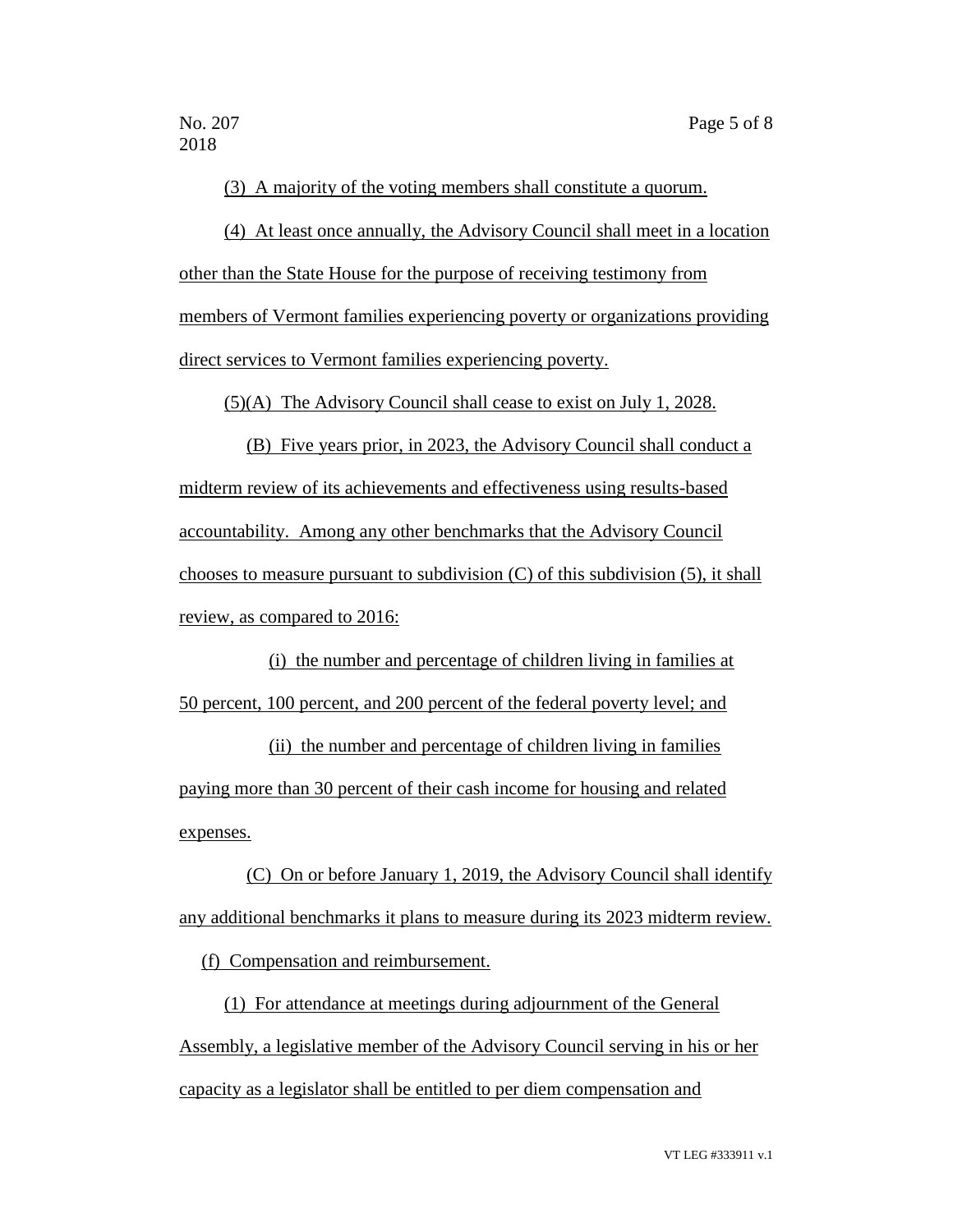reimbursement of expenses pursuant to 2 V.S.A. § 406 for not more than six meetings.

(2) Other members of the Advisory Council who are not employees of the State of Vermont and who are not otherwise compensated or reimbursed for their attendance shall be entitled to per diem compensation and reimbursement of expenses pursuant to 32 V.S.A. § 1010 for not more than six meetings.

(3) Payments to members of the Advisory Council authorized under this subsection shall be made from monies appropriated by the General Assembly. Sec. 2. 2015 Acts and Resolves No. 60, Sec. 23 is amended to read:

## Sec. 23. JOINT LEGISLATIVE CHILD PROTECTION OVERSIGHT **COMMITTEE**

\* \* \*

(c) Powers and duties.

(1) The Committee shall:

(A) Exercise exercise oversight over Vermont's system systems for youth justice and protecting children from abuse and neglect, including:

 $\overrightarrow{(i)}$ (A) evaluating whether the branches, departments, agencies, and persons that are responsible for protecting children from abuse and neglect are effective;

 $(ii)(B)$  determining if there are deficiencies in the system and the causes of those deficiencies;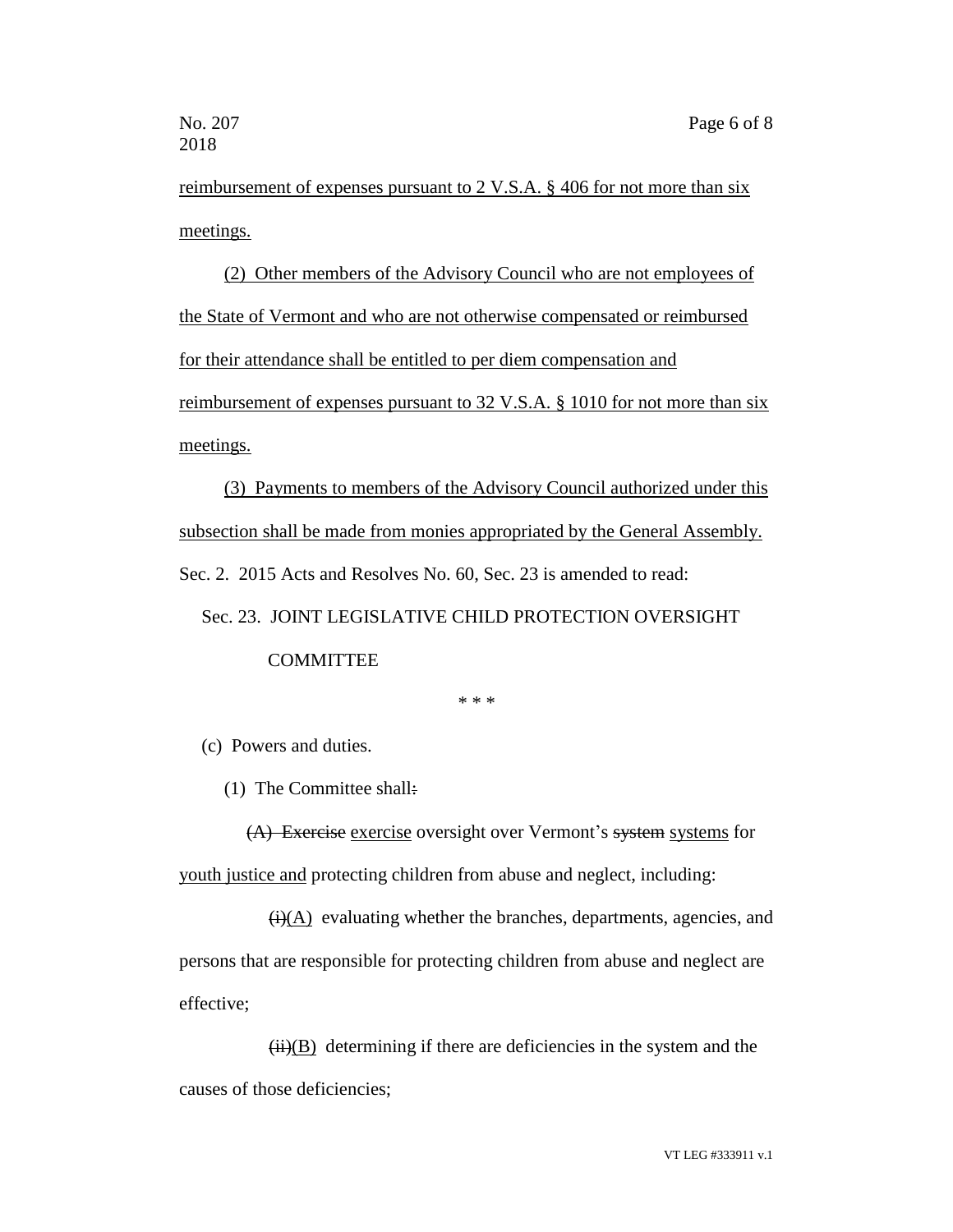$(iii)(C)$  evaluating which programs are the most cost-effective; and

 $(iv)(D)$  determining whether there is variation in policies, procedures, practices, and outcomes between different areas of the State and the causes and results of any such variation;

(v) evaluating whether licensed mandatory reporters should be required to certify that they completed training on the requirements set forth under 33 V.S.A. § 4913; and

(vi) evaluating the measures recommended by the Working Group to Recommend Improvements to CHINS Proceedings established in Sec. 24 of this act to ensure that once a child is returned to his or her family, the court or the Department for Children and Families may continue to monitor the child and family where appropriate.

(B) The Committee shall report any proposed legislation on or before January 15, 2016 to the House and Senate Committees on Judiciary, the House Committee on Human Services, and the Senate Committee on Health and Welfare.

(2) The Committee may review and make recommendations to the House and Senate Committees on Appropriations regarding budget proposals and appropriations relating to protecting children from abuse and neglect.

\* \* \*